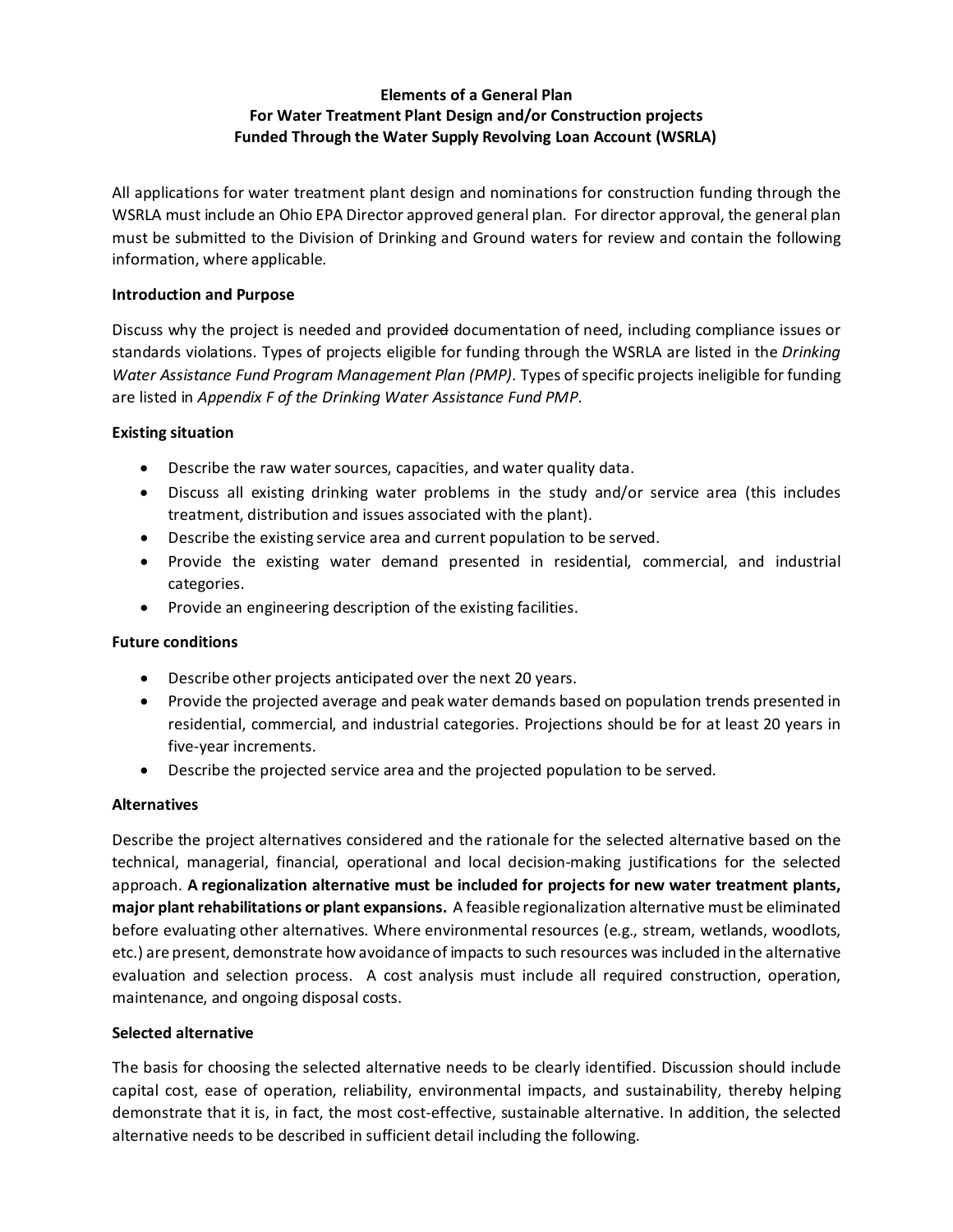- Provide an engineering description of the facilities to be constructed, including a basic layout (schematic and site plan), sizing of treatment units and a desired approved capacity of the treatment facilities, including accounting for growth. The methodology for determining approved capacities for treatment facilities can be found in the document titled *Approved Capacity Planning and Design Criteria for Establishing Approved Capacity for: 1) Surface Water and Groundwater Supply Sources, 2) Drinking Water Treatment Plants (WTPs), and 3) Source/WTP Systems* (Approved Capacity).
- Provide a description of all existing and proposed raw water sources and their desired approved capacity. The methodology for determining approved capacities for raw water sources can be found in the Approved Capacity document.
- Describe the proposed use of existing facilities (if applicable), treatment and disposal to be installed, including the construction phases (if overall project is to be completed in steps).
- Describe how this project will address current and anticipated future compliance issues (i.e. disinfection byproducts, lead and copper corrosion, etc.), if applicable.
- Describe how treatment residuals will be properly disposed of.

Include an accurate schedule for designing, bidding, constructing, and initiating operation of the proposed facility.

#### **Preliminary estimate**

Provide a preliminary estimate of the proposed project's cost and the associated impact on the local user rates. If rates will have to be increased to support the project, include an estimate of the necessary increase.

#### **Public participation**

Provide information regarding public participation for the project, to date, such as minutes from council meetings, public meetings, or newspaper articles. Describe future anticipated public participation activities, keeping in mind that more controversial projects require evidence of public involvement and support.

#### **Environmental issues**

Describe the project area's major resources (e.g., streams, wetlands, woodlots, historic structures, etc.), the likely impacts of project implementation on these resources, how impacts to these resources can be avoided or minimized, and coordination with other agencies to address these resource issues. Describe anticipated construction-related impacts specific to proposed work (e.g., noise, dust, traffic disruption, erosion, and sediment runoff, etc.) and applicable best management practices to address them. Please contact the Ohio EPA – DEFA for further assistance with these topics.

#### **Funding**

Describe all anticipated sources of funding for the project, if known. Otherwise, identify likely funding sources to be pursued.

#### **Compliance schedule**

For systems presently out of compliance for drinking water requirements, discuss and submit any compliance schedules the system is required to follow with applicable milestone dates for the significant events that are necessary to attain compliance.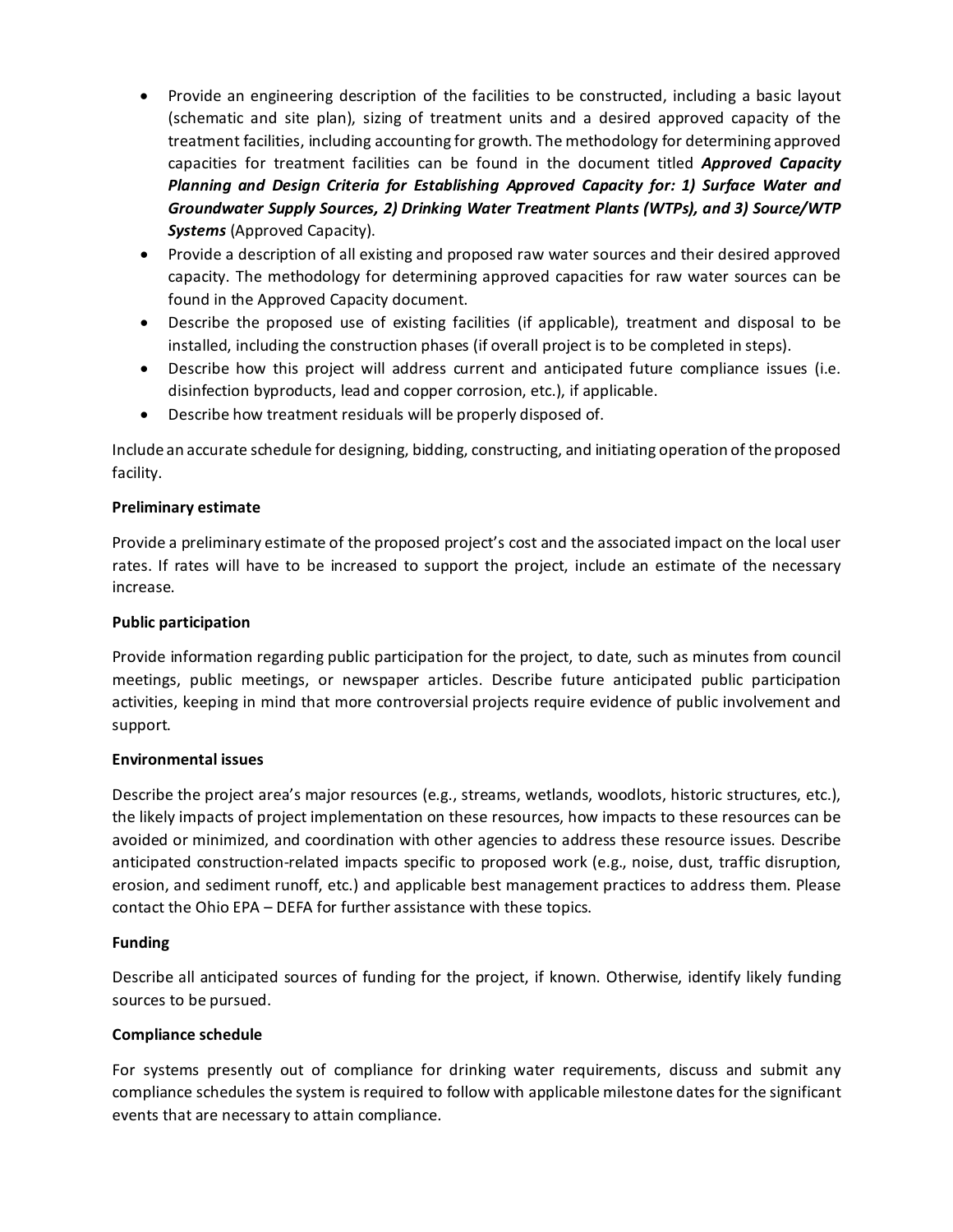# **Elements of a General Plan For Distribution Design and/or Construction projects Funded Through the Water Supply Revolving Loan Account (WSRLA)**

All nominations for distribution design and or construction funding through the WSRLA must include project planning documentation. Project planning documentation must contain the following information, where applicable.

#### **Introduction and purpose**

Discuss why the project is needed and provided documentation of need, including compliance issues or standards violations. Types of projects eligible for funding through the WSRLA are listed in the *Drinking Water Assistance Fund Program Management Plan (PMP)*. Types of specific projects ineligible for funding are listed in *Appendix F of the Drinking Water Assistance Fund PMP*.

### **Existing situation**

- Describe the raw water sources, capacities, and water quality data.
- Discuss all existing drinking water problems in the study and/or service area (this includes treatment, distribution and issues associated with the plant.)
- Describe the existing service area and current population to be served.
- Provide the existing water demand, presented in residential, commercial and industrial categories.
- Provide an engineering description of the existing facilities.

## **Future conditions**

- Describe other projects anticipated over the next 20 years.
- Provide the projected average and peak water demands by residential, commercial and industrial categories based on population trends. . Projections should be for at least 20 years in 5-year increments.
- Describe the projective service area and the projected population to be served.

# **Alternatives**

Describe the project alternatives considered and the rationale for selected alternative based on the technical, managerial, financial, operational and local decision-making justifications for the selected approach. Where environmental resources (e.g. stream, wetlands, woodlots, etc.) are present, demonstrate how avoidance of impacts to such resources was included in the alternative evaluation and selection process. Discuss potential regionalization alternatives.

# **Selected alternative**

The basis for choosing the selected alternative needs to be clearly identified. Discussion should include capital cost, ease of operation, reliability, environmental impacts, and sustainability, thereby helping demonstrate that it is, in fact, the most cost-effective, sustainable alternative. In addition, the selected alternative needs to be described in sufficient detail including the following.

• Provide an engineering description of the facilities to be constructed, including a basic layout (schematic and site plan), sizing of treatment units and a desired approved capacity of the treatment facilities.